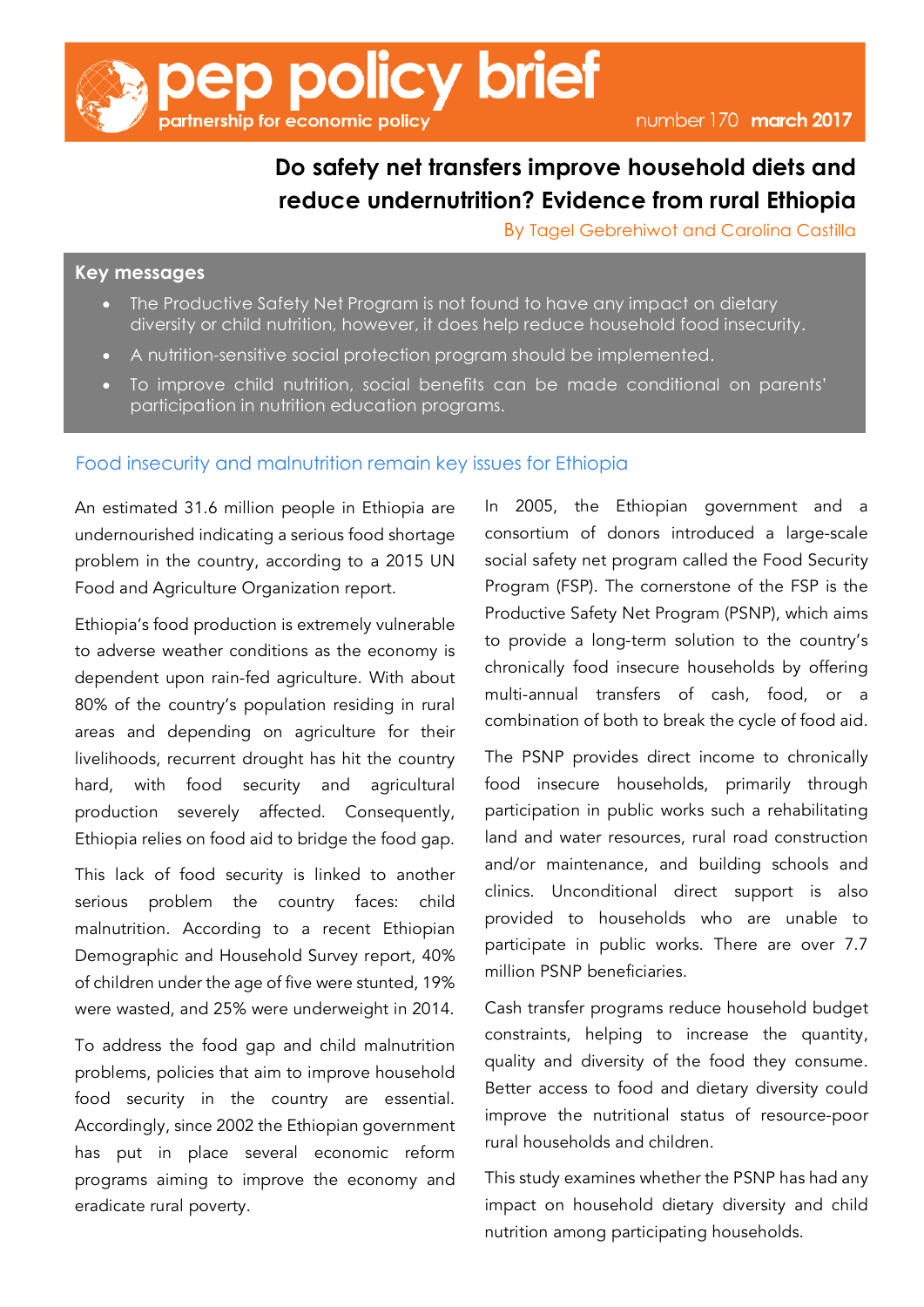## Data and methodology

This study uses data from the Ethiopian Socioeconomic Survey (ESS) – a panel household survey conducted every two years – for the years 2012 and 2014. Focusing only on rural households, this study uses a sample of almost 3,800 households for each of the observed years. The survey covers a wide range of topics, including household-level information on basic demographics, education, health, labor and time use, food consumption patterns and expenditure, household nonfarm income, food security and shocks, safety nets, irrigation, crop harvest and utilization, and livestock holdings.

To estimate the effect of the program on household dietary diversity the study uses the change in the amount of PSNP transfers in each *kebele* (Ethiopia's smallest administrative unit) between 2012 and 2014 as an instrument for the change in amount received by each household. The robustness of the results is examined using a propensity score matching approach with a continuous treatment.

To examine the effect of PSNP participation on children's long-term nutrition, the study uses information on children aged between 6 and 24 months in 2012 as a baseline, compared to children in the same age range in 2014 (who were not born during the 2012 round of the survey). Children in the same age range from non-beneficiary households act as the control group.

## **Key findings**

The analysis indicates that the increase in money received by households from PSNP transfers between 2012 and 2014 had no effect on household dietary diversity. Furthermore, participation in the PSNP was found to have no effect on child nutrition measured by height-forage or the probability of being stunted.

The results of the study show that there is a 13.4% increase in average daily calorie consumption per person in PSNP-beneficiary households between 2012 and 2014, indicating that the program does help to reduce household food insecurity.

While no significant effect is observed on household dietary diversity, households with female heads are more likely to have more varied diets than male-headed households. Similarly, there was a significant drop in the rate of child malnutrition and wasting among PSNPparticipating households with female heads. These findings suggest that women could play an important role in improving the variety and quality of food consumed by households if empowered and given more resources, such as cash transfers.

In the sample, 42.8% of children under the age of five are found to be stunted and 26.3% are severely stunted, indicating that chronic malnutrition continues to be a critical issue in Ethiopia.

While the proportion of stunted children declined from 45.3% in 2012 to 42.8% in 2014, the likelihood of children being stunted was found to be greater in PSNP-beneficiary households (43%) than in non-PSNP households (41.7%).

The lack of effect observed in this study may be associated with the limited time of exposure to the PSNP. Furthermore, taking into consideration the fact that there were significant droughts between the two rounds of the survey, the lack of an effect could mean that the PSNP prevented further deterioration of child nutrition.



**Ethiopian agriculture Picture: FAO**